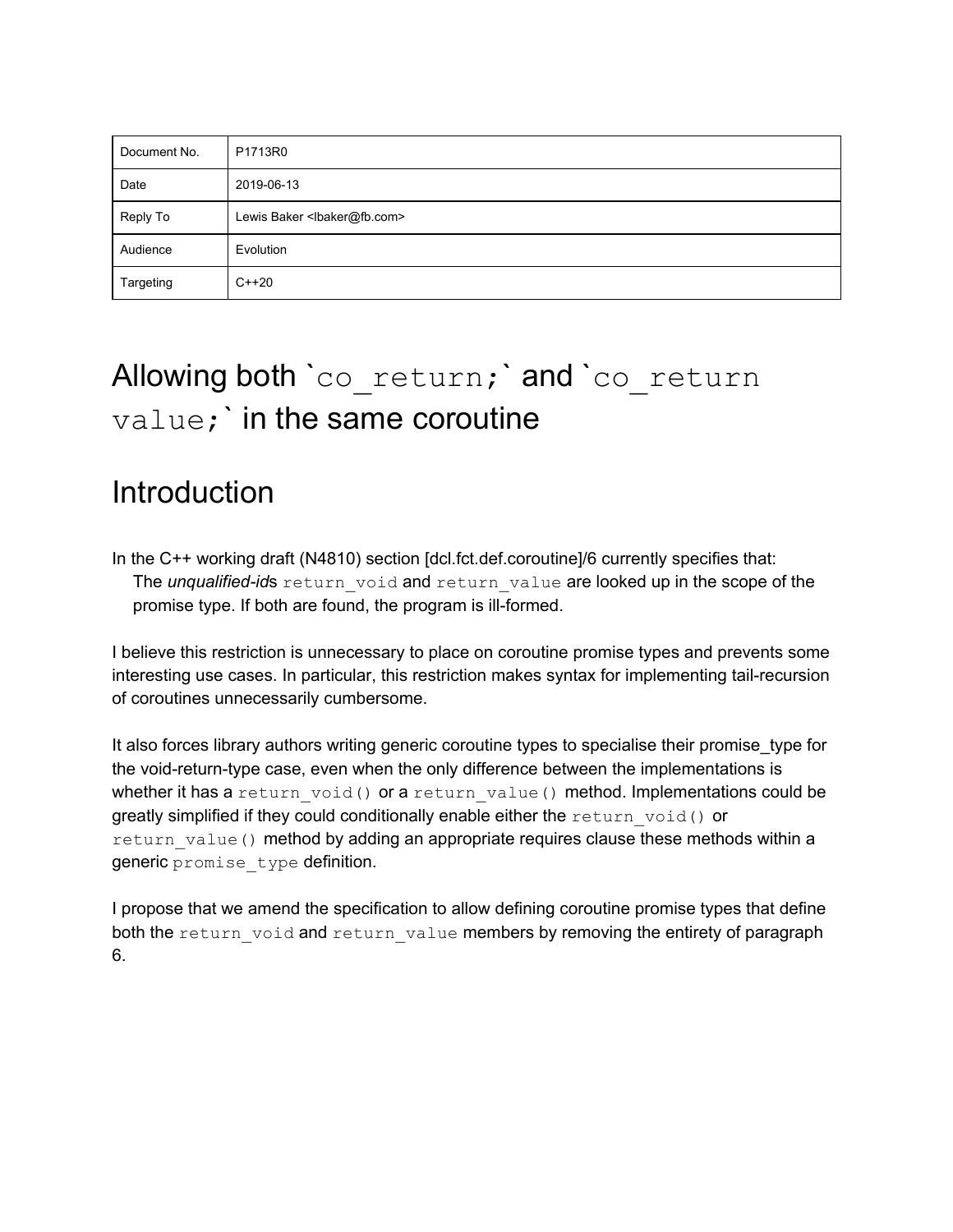## **Background**

The original motivation for this restriction, as far as I understand it, is to maintain consistency with normal functions. A normal function cannot contain both  $return$ ; and  $return$ someValue; statements.

This rule makes perfect sense for normal functions. The type of the expression passed to the return statement in a function directly corresponds to the return-type of that function. A function cannot have both a void and non-void return-type at the same time so it cannot make sense to have both return; and return someValue; in the same function.

For example, the following function body isn't able to fulfill the contract of the function signature with the second return statement (it needs to return an  $int$ ) and so the program is considered ill-formed.

```
int f()
{
  if (someCond) return 123;
   else return; // Error: f() needs to return an 'int' value.
}
```
However, with coroutines, the return-type of a coroutine is *not* directly tied to the type passed to the co\_return statement. The author of the coroutine promise type is able to control the semantics of the coareturn statement by defining either a return value or return void method on the promise type.

A common example of this is a coroutine that has a return-type of  $q$ enerator<int>. This coroutine allows a  $\cos$  return; statement, a statement that is equivalent to returning a void value, even though the coroutine's return-type is not void.

```
generator<int> collatz_sequence(int n)
{
  while (true)
  {
    co_yield n;
    // Returning 'void' even though coroutine return-type is generator<int>.
   if (n == 1) co_return;
   if (n \tbinom{2}{3} = 0) n /= 2;
    else n = (3 * n + 1) / 2; }
}
```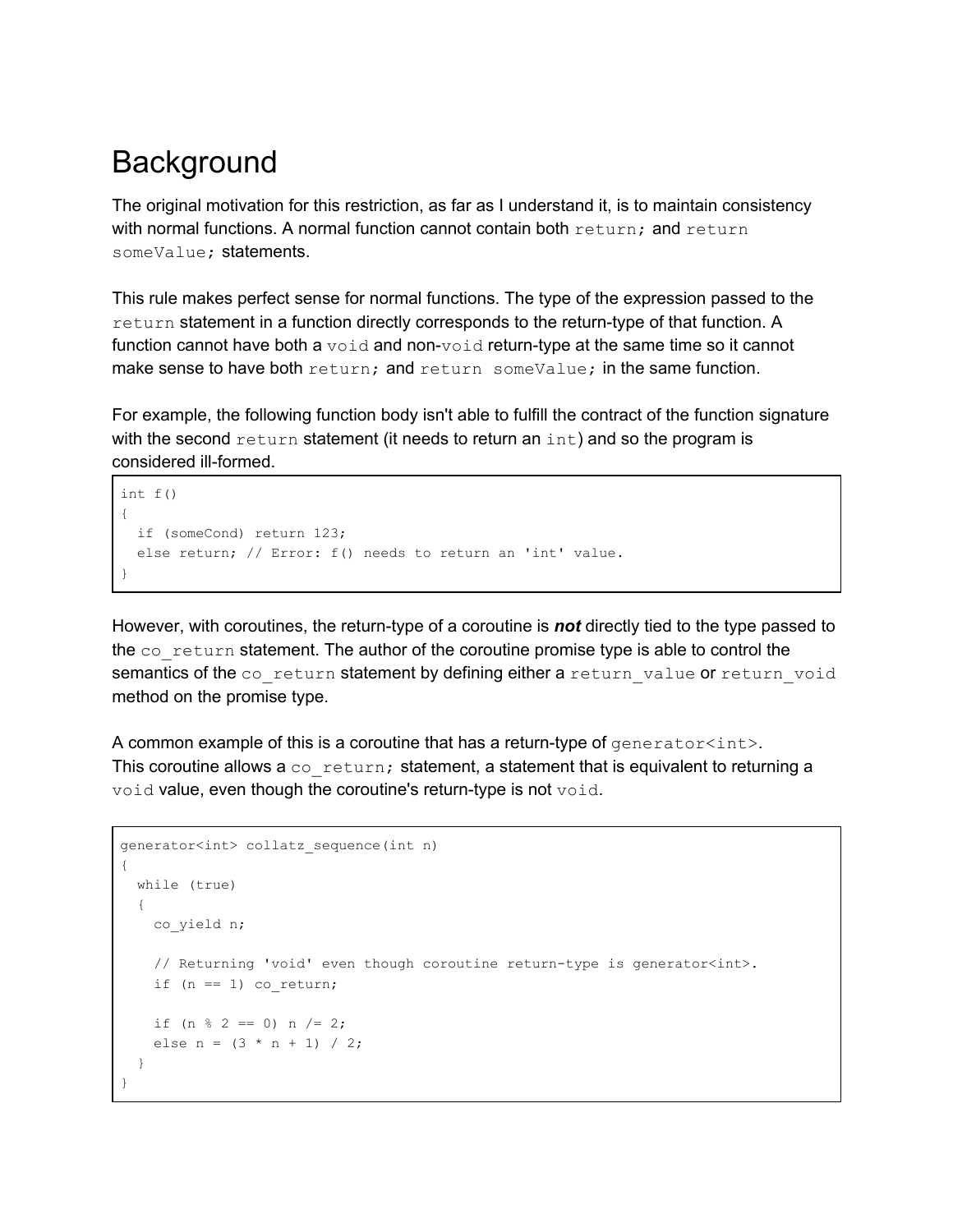With the current wording a coroutine promise type author is also able to define multiple overloads of return value(), allowing the coroutine to define different semantics for co return statements based on the expression type passed.

It does not seem like a big step to go from allowing the user to define different semantics for two different types passed to  $co$  return  $\langle expr\rangle$  by defining two overloads of return value() to allowing the user to define different semantics for co\_return and co\_return <expr> by defining both return void() and return value().

### Tail-Recursion of Coroutines

One of the motivating use-cases for the proposed change is to allow use of the  $co$  return keyword as a convenient and intuitive syntax for indicating a tail-recursive call to a coroutine.

A tail-recursive call to another coroutine is an operation where the calling coroutine frame is destroyed before resuming execution of the coroutine that is being called in the tail-position. This allows you to perform recursion in the tail-position to an arbitrary recursion depth while needing at most two coroutine frames to be allocated at any one time.

Example: A simple tail-call of an async task.

```
recursive task<T> bar();
recursive task<T> foo no tail recursion()
{
 co await do something();
  // Call bar() and await result, unwrapping task<T> to obtain T value.
  // Then returns the value of type T.
 // - calls return value(T) if T is non-void.
 // - calls return void() if T is void.
 co return co await bar();
}
recursive_task<T> foo_tail_recursive()
{
 co_await do something();
 // Return recursive task<T> value directly as way of indicating that
  // the result of bar()'s task should be used as the result
  // of foo_tail_recursive().
  co_return bar();
```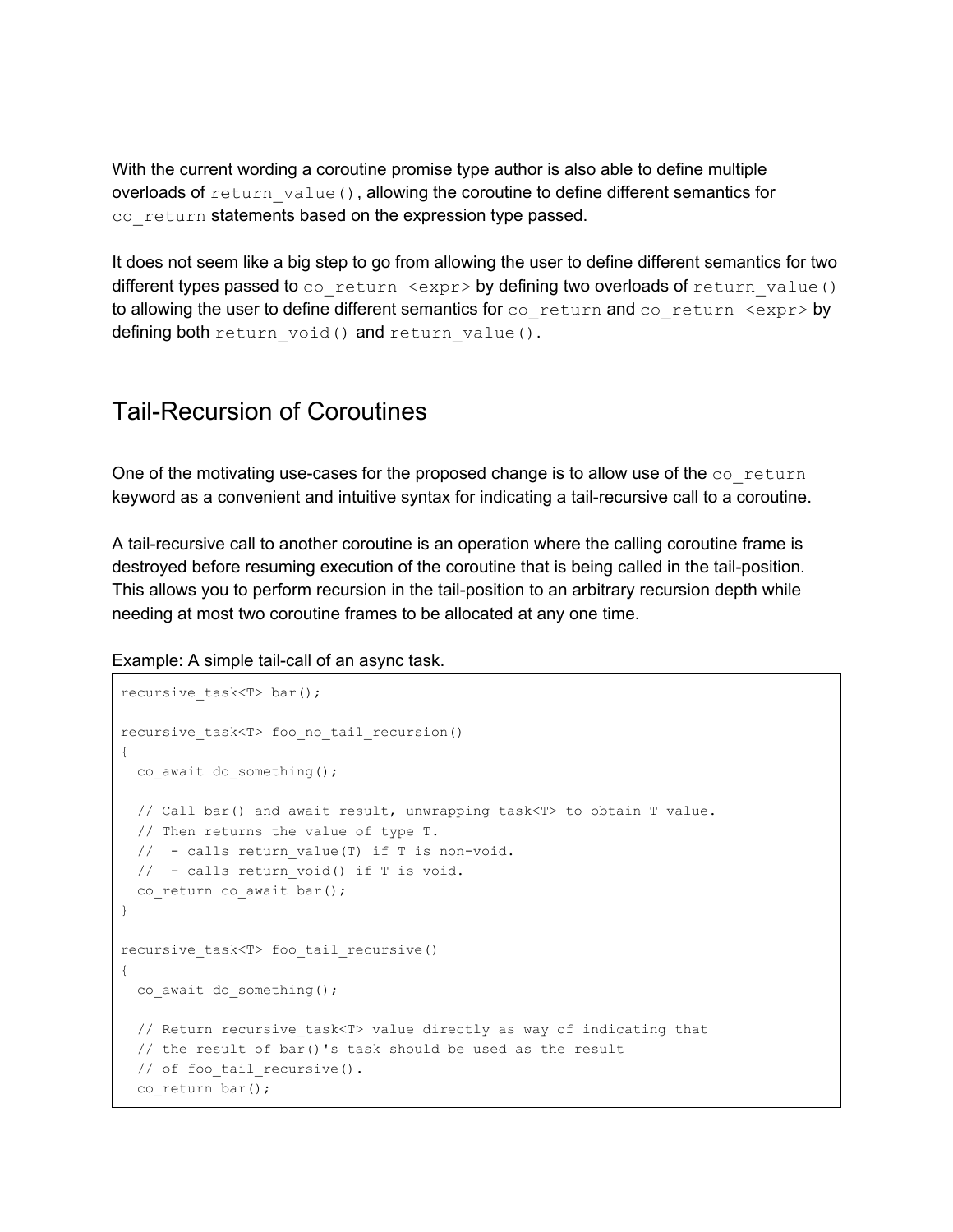```
}
task<> usage()
{
 recursive_task<T> t = foo tail recursive();
 T result = co await t;
}
```
The semantics of the tail-recursive statement  $\cos$  return bar(); is as follows:

- Call  $bar($ ) to create a coroutine frame for  $bar($ ). This coroutine will immediately suspend at initial suspend point and return the recursive\_task<T> RAII object.
- Transfer ownership of bar()'s coroutine frame to the recursive task<T> object that currently owns the foo tail recursive() coroutine frame. In the example above, this means updating the coroutine handle stored in the variable `t` in the usage() coroutine.
- Transfer responsibility for resuming awaiter of foo tail recursive()'s task object to bar()'s promise object. In the example above, the awaiting coroutine is  $usage()$  so this would be copying the coroutine handle for the usage() coroutine into bar()'s promise object.
- Destroy foo tail recursive() coroutine frame.
- Resume execution of  $bar($ ).

Note: To guarantee that these tail-recursive statements have bounded memory usage of both heap-allocated coroutine frames and stack-frames, it makes use of the symmetric transfer<sup>1</sup> facility when suspending one coroutine and resuming another.

It is already possible to implement such a tail-recursive call operation for tasks that return a value. This is because we can define two overloads of  $return$  value(): one taking a T and one taking a recursive task<T>&&.

However, it is not currently possible to do this for  $\text{void-returning tasks}$ , as that would require defining return void() for the normal return case and return value(recursive task<void>&&) to handle the tail-recursive call case. Something that is currently disallowed by the current coroutines wording.

If we allowed promise types to define both return void and return value then this would allow implementation of the tail-call capabilities of  $recursively$  task for all types, not just non-void types.

<sup>1</sup> P0913R0 - "Add symmetric coroutine control transfer"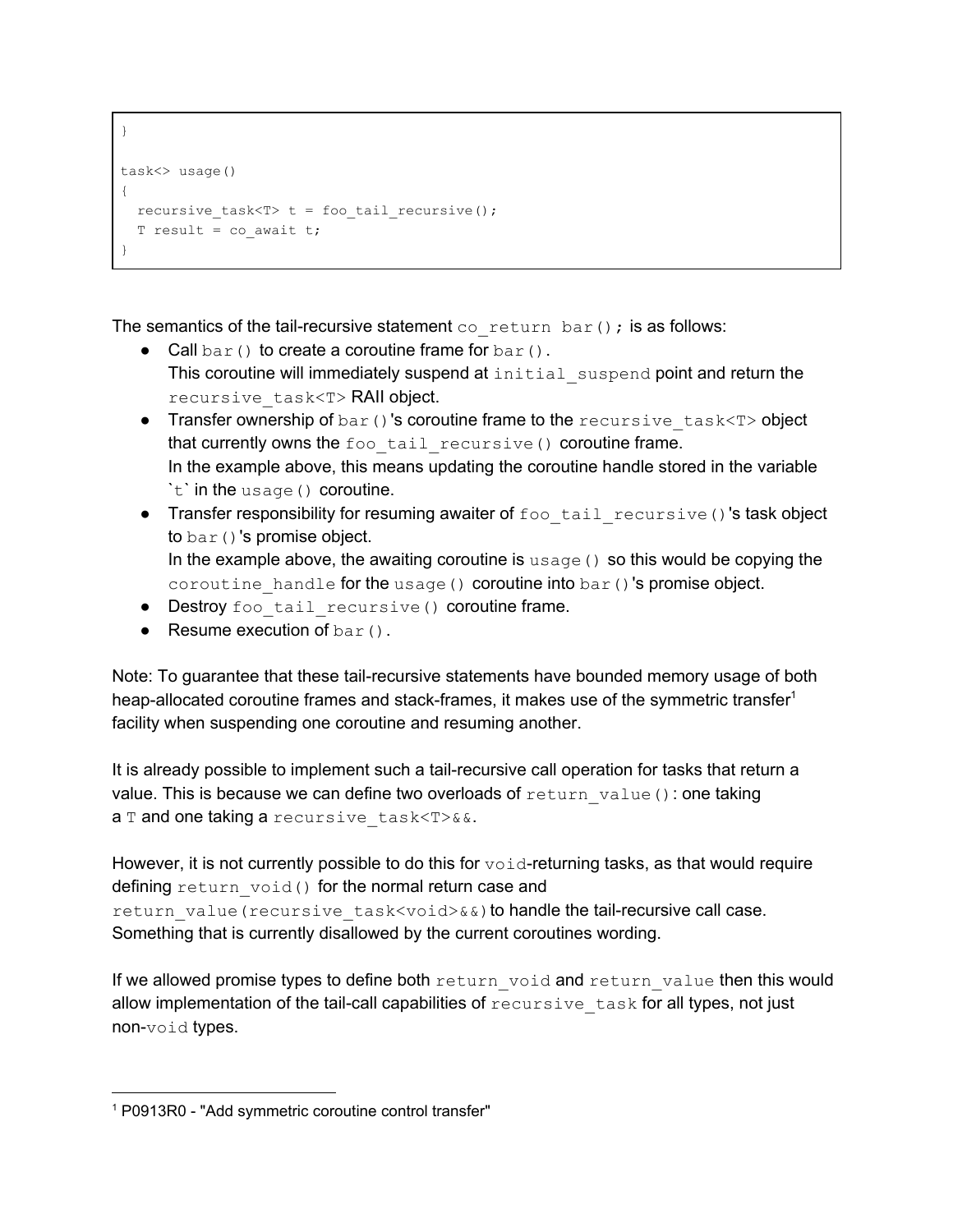### Tail-Recursive Generators

Another use-case for coroutine tail-recursion is with generator coroutines.

The cppcoro library provides a recursive\_generator<T> type that allows a coroutine to lazily produce a sequence of values of type,  $T$ , by  $\cos y$  ield-ing either a value of type  $T$  or a recursive generator<T> value.

If a recursive generator<T> value is yielded then this is equivalent to yielding all of the values produced by that generator. Execution of the current coroutine only resumes once all of the nested generator values have been consumed.

The advantage of this approach is that it allows the consumer to directly resume the leaf-most nested coroutine to produce the next element inside its call to  $\text{iterator}::\text{operator}++()$ rather than requiring O(depth) resume/suspend operations that would be required if using a non-recursive generator.

For example: Traversing values of a binary tree in left-node-right order.

```
// Given a basic tree structure
template<typename T>
struct tree
{
 tree<T>* left;
 tree<T>* right;
 T value;
};
recursive generator<T> traverse tree(tree<T>* t)
{
 if (t->left) co yield traverse tree(t->left);
 co_yield t->value;
 if (t->right) co yield traverse tree(t->right);
}
void usage()
{
 tree<std::string>* root = get a tree();
 for (std::string& value : traverse_tree(root))
  {
    std::cout << value << std::endl;
```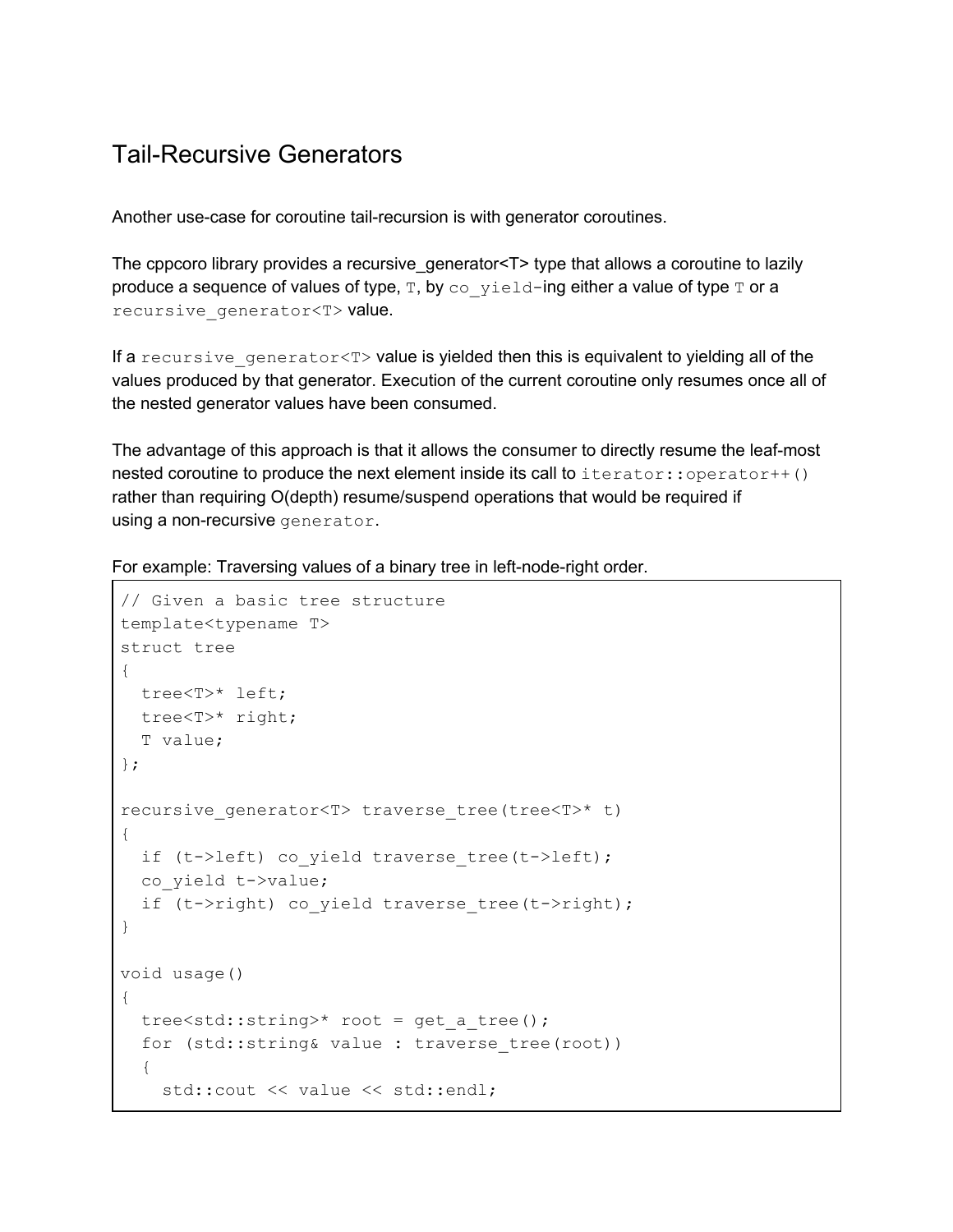}

}

Notice in the  $transer$  tree() coroutine that there is no logic in the coroutine body after the co yield traverse tree(t->right); statement. The coroutine has suspended execution, but the only thing the continuation is going to do when it resumes is run to completion, suspend at co await promise.final suspend() and then resume its parent coroutine or return to the consumer.

When execution returns to the parent/consumer after the generator has run to completion the parent/consumer will then typically immediately destroy the generator object, which will in turn destroy the coroutine frame, freeing its memory.

However, this means that we are deferring releasing the memory used by the parent coroutine frame until the consumer has finished consuming all of the child generator's elements even though the parent coroutine is not going to be producing any more values.

If we could instead make use of tail-recursion in the case where  $a \circ a$  yield statement occurs in the tail position then this would allow the parent coroutine frame to be freed earlier, before resuming execution of the nested coroutine.

Doing so would allow recursive generator coroutines to support recursion to an arbitrary depth when recursing in the tail position. This can be done using only a bounded amount of memory for the coroutine frames; typically at most two coroutine frames allocated at any one time.

#### Tail call syntax

My preferred syntax for indicating a tail-recursive yield is to allow  $\cos$  return std::move(childGenerator); in the place of co yield childGenerator;.

For example, the above traverse tree() would become:

```
recursive generator<T> traverse tree tail recursive(tree<T>* t)
{
 if (t->left) co yield traverse tree tail recursive(t->left);
 co_yield t->value;
 // Use of co return indicates tail-recursion on right subtree
 if (t->right) co return traverse tree tail recursive(t->right);
}
```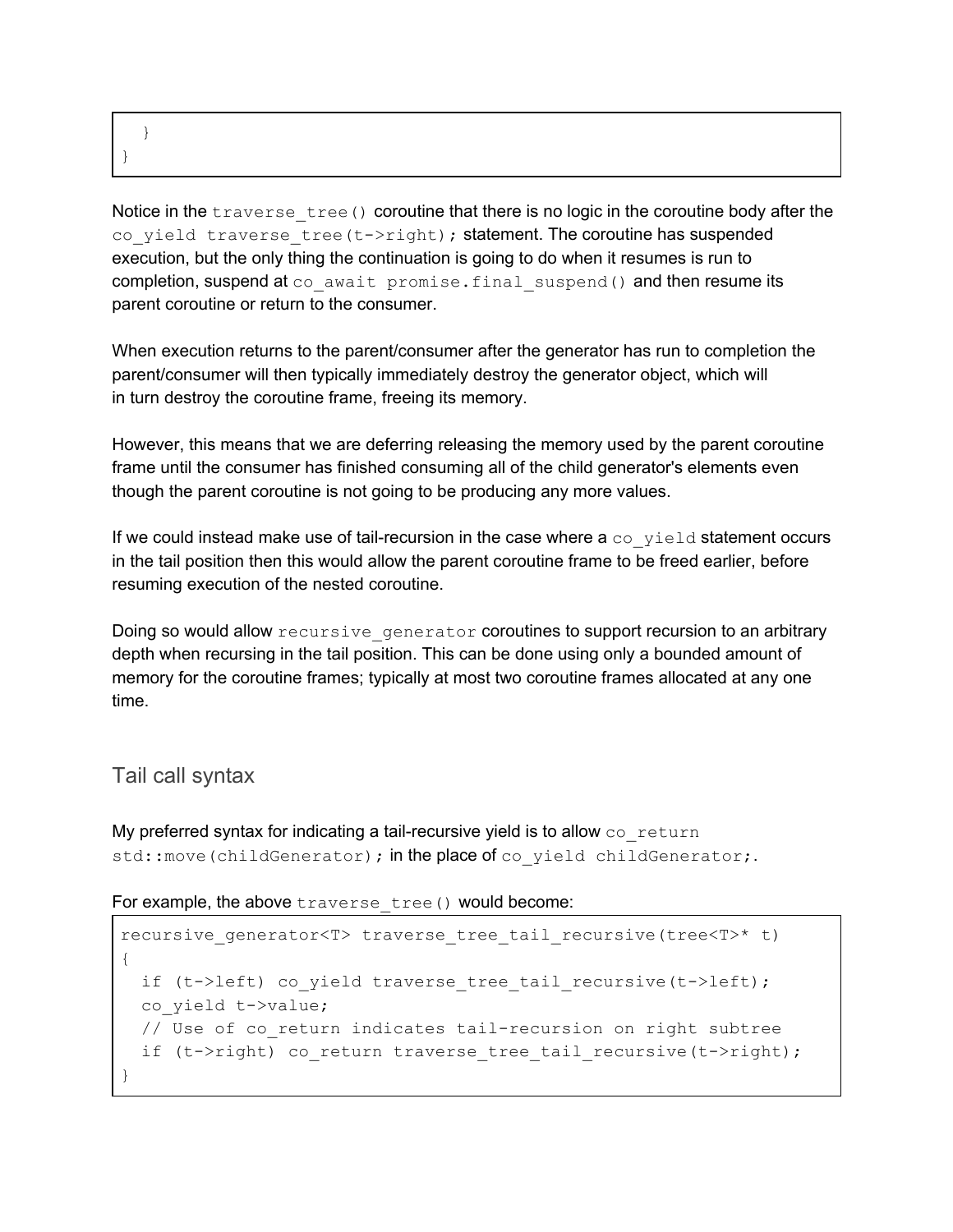The problem with this approach is that it requires the  $\gamma$  promise type for the coroutine to have both a return void() method (for the case where execution runs off the end of the coroutine indicating the end of the range) and a return value (recursive generator  $(T>\&\&)$ method (for the case where we are performing tail-recursion). This is something which is currently banned by the wording in N4810 [dcl.fct.def.coroutine]/6.

#### Alternative tail call syntax

There are alternative syntaxes that could be implemented while staying within the current wording. However, these alternative syntaxes have downsides.

**Alternative Syntax 1: Overload co\_yield with a tail\_call() helper function.**

```
recursive generator<T> traverse tree alternative1(tree<T>* t)
{
 if (t->left) co yield traverse tree alternative1(t->left);
  co_yield t->value;
 if (t->right) co yield tail call(traverse tree alternative1(t->right));
}
```
This would work by having the tail call() helper wrap the recursive generator<T> object in a new type, say recursive generator tail call<T> and then providing a yield value() overload for that type which could then perform the tail-recursion operation.

This has the downside of requiring the more verbose syntax.

It is also less obvious to the developer that the coroutine will not continue exection after executing the  $co$  yield tail  $call(...)$  expression.

It may also be difficult for the compiler to determine that execution does not continue after the co\_yield tail call( $\dots$ ) expression which could make it more difficult to issue warnings about dead-code, etc. that would otherwise be possible were we using  $\cos$  return.

**Alternative 2: Remove return\_void() and keep only return\_value(recursive\_generator<T>&&)**

```
recursive generator<T> traverse tree alternative2(tree<T>* t)
{
 if (t->left) co yield traverse tree alternative2(t->left);
 co_yield t->value;
```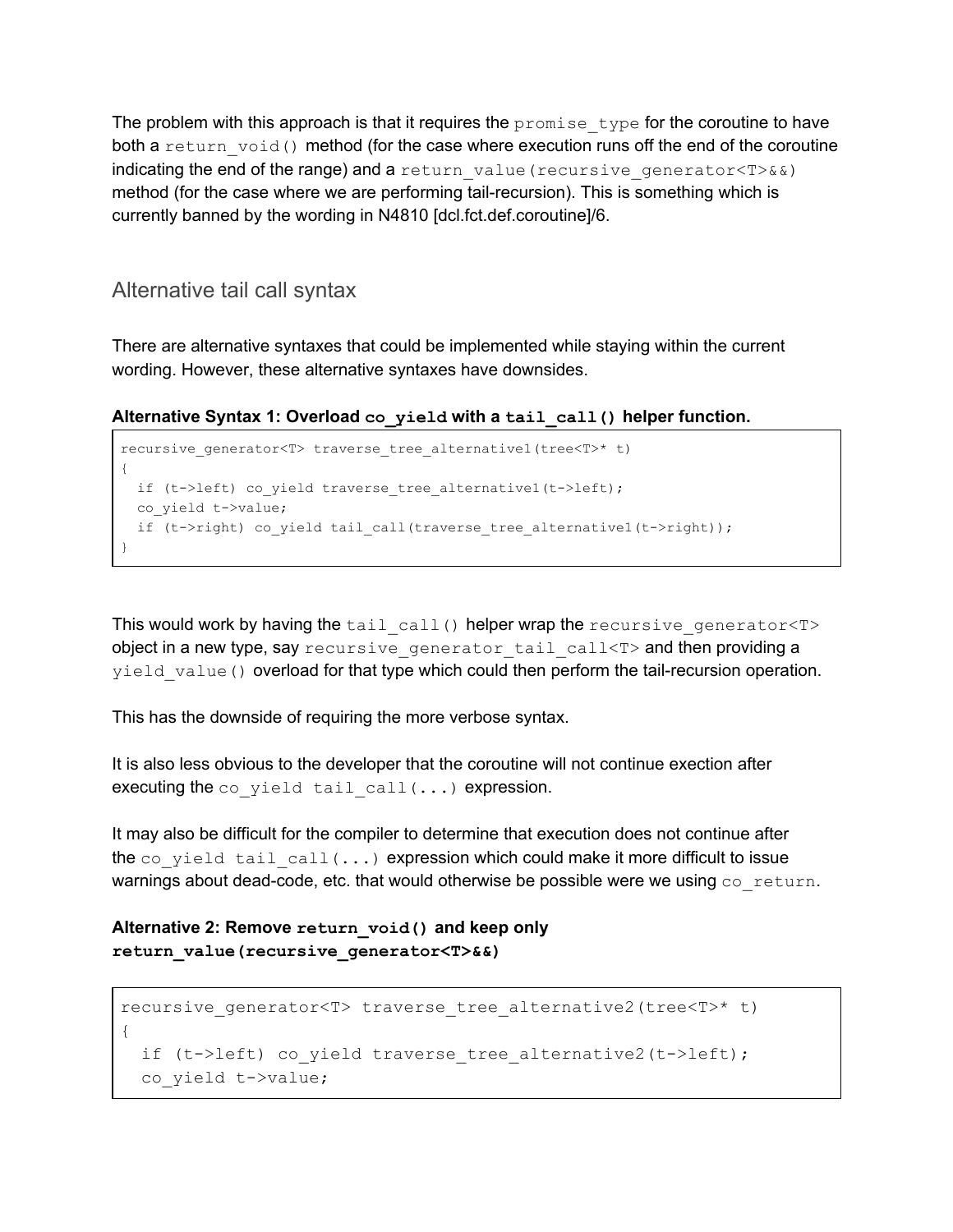```
if (t->right) co return traverse tree alternative2(t->left);
 // Execution not allowed to run-off end.
 // Return a sentinel value instead.
 co return recursive generator<T>{};
}
```
This approach works by using a special sentinel value (in this case a default-constructed recursive generator< $T$ > value) that can be returned to indicate that no tail-recursion should be performed.

This has the downside of making simple generator coroutines more verbose as it forces every recursive generator coroutine to have a coaracturn statement, not just the ones that make use of tail-recursion. A generator coroutine can no longer just let execution run off the end since that is undefined-behaviour if the promise object has no  $return$  void() method.

## Support returning error-types from a task

The opensource folly library has a folly::Try<T> type, which represents either a value or an exception, which is returned from some APIs.

If we want to return a  $f \circ 11y : r y \leq y$  value as the return-value of a folly::coro::Task<T> coroutine then we can extract the value by calling the .value() method and this will either return a reference to the value or will rethrow the exception.

However, in the interests of avoiding rethrowing an exception just to have it caught again and the exception\_ptr recaptured by promise.unhandled exception() we can add support for returning the  $f \circ 11y : Try \le T$  value directly by overloading the promise.return value() method for folly::Try<T> and have the coroutine copy/move the exception ptr value directly into the promise if required rather than rethrowing the exception.

This can be implemented for all  $\text{Task}\ll\text{T}$  types where  $\texttt{T}$  is not  $\text{void}$ . However, for the  $\text{void}$ case we cannot implement this facility because we cannot support both  $\text{c}$  return; ' and 'co return result;' in the same coroutine.

### Reducing boilerplate in coroutine promise\_types

When defining generic coroutine task types that need to support any type T we need to define a promise\_type for each type T.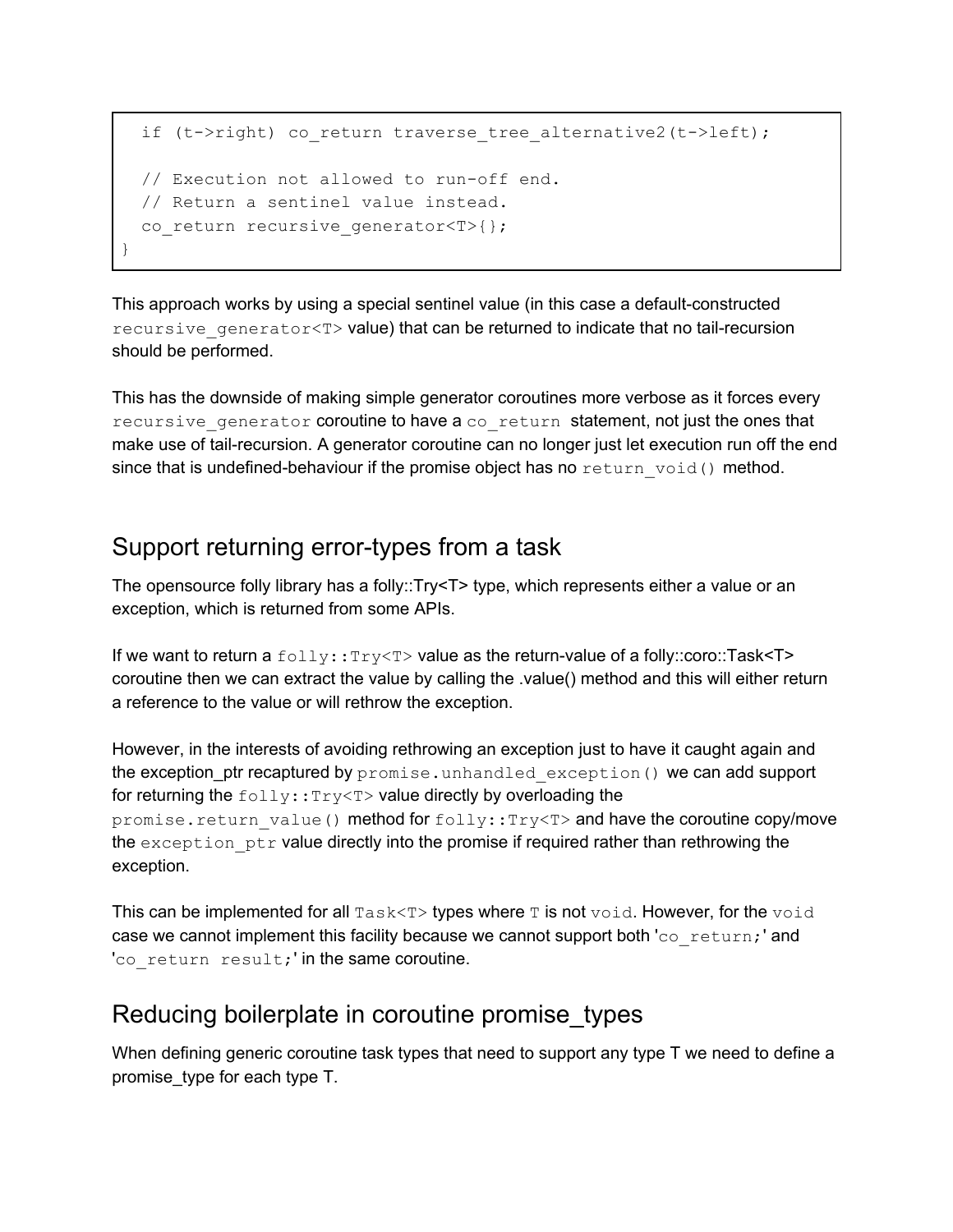With the current design, it is not allowed to define both return value and return void on the same promise\_type, even if one of the methods is deleted.

This means that in order to support both void and non-void types we end up needing to specialise the promise type for the void case to give it a return  $void()$  method and then have a generic implementation for the non-void types which has a return value() method.

If we adopt the change proposed by this paper then we can write a single generic promise type and control the availability of  $co$  return; vs  $co$  return value; by adding appropriate requires-clauses to the return void() and return value() methods.

For example: Defininig a single generic  $p_{\text{romise-type}}$  is possible with the proposed change

```
template<typename T>
class task {
public:
 class promise_type {
   struct final awaiter { ... };
   enum class state { empty, value, error };
   state state = state::empty;
   std::continuation handle<> consumer ;
   union {
    manual lifetime<T> value ;
     manual lifetime<exception_ptr> error_;
   };
 public:
   promise type() {}
    ~promise_type() {
     switch (state_) {
       case state::empty: break;
       case state::value: value .destruct(); break;
       case state::error: error .destruct(); break;
      }
    }
    // All common implementation.
    task get return object();
    suspend always initial suspend();
   final awaiter final suspend();
   void unhandled exception();
   decltype(auto) value() {
     if (state_ == state::error)
       std::rethrow exception(error .get());
     return std::move(value_).get();
   }
   template<ConvertibleTo<T> U>
     requires (!std::is_void_v<T>)
   void return_value(U&& value) {
     value .construct((U&&)value);
     state = state::value;
    }
   void return_void() noexcept requires std::is_void_v<T> {
     value_.construct(); // no-op
      state_ = state::value;
```